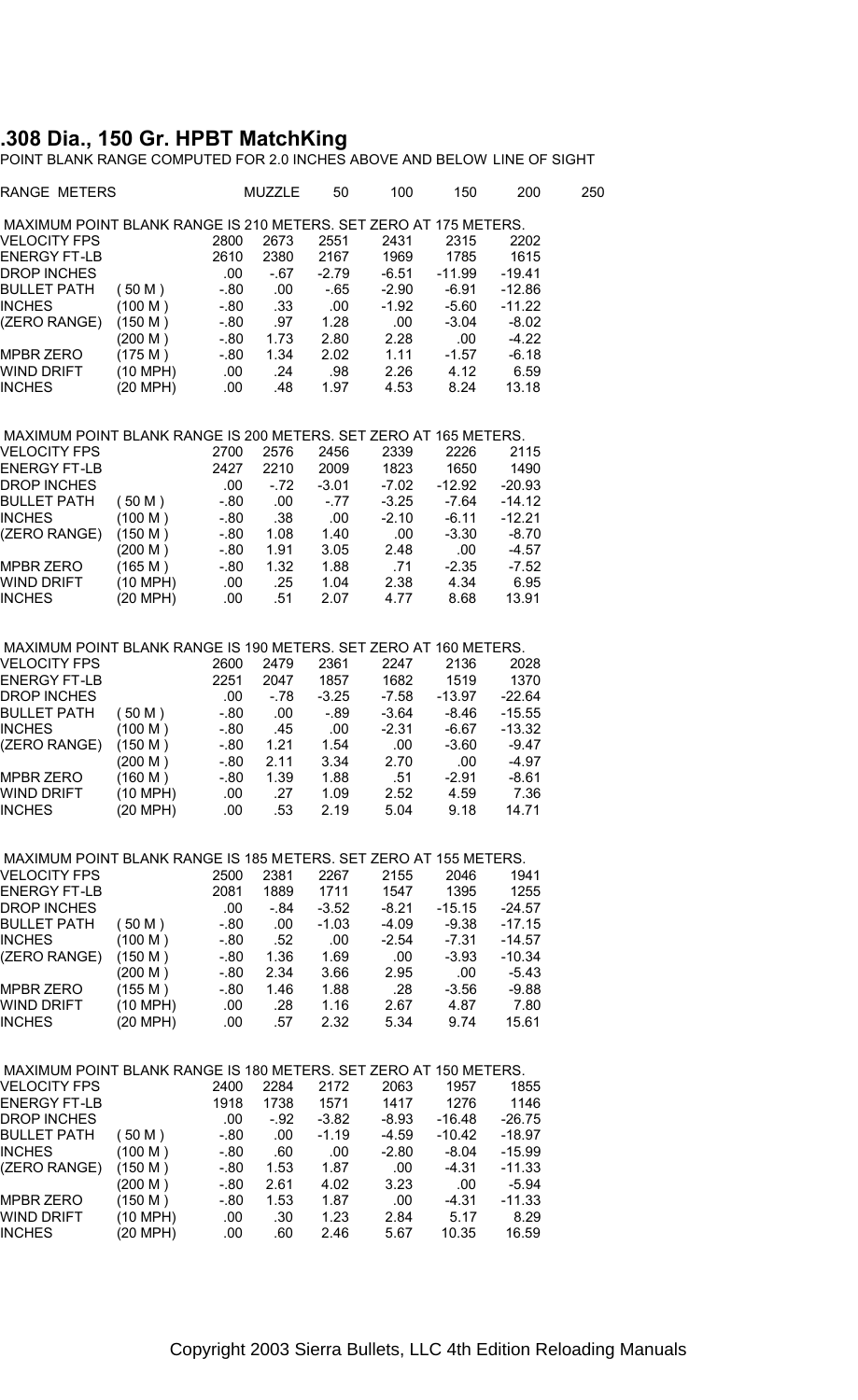| MAAIMUM PUINT BLANN RANGE 13 TTD METERS. SET ZERU AT 140 METERS. |            |         |         |         |          |          |          |     |
|------------------------------------------------------------------|------------|---------|---------|---------|----------|----------|----------|-----|
| VELOCITY FPS                                                     |            | 2300    | 2187    | 2077    | 1971     | 1868     | 1766     |     |
| <b>ENERGY FT-LB</b>                                              |            | 1761    | 1593    | 1437    | 1294     | 1162     | 1038     |     |
| <b>DROP INCHES</b>                                               |            | .00     | $-1.00$ | $-4.17$ | $-9.75$  | $-18.00$ | $-29.23$ |     |
| <b>BULLET PATH</b>                                               | (50 M)     | $-80$   | .00.    | $-1.37$ | $-5.15$  | $-11.61$ | $-21.04$ |     |
| <b>INCHES</b>                                                    | (100 M)    | $-0.80$ | .69     | .00     | $-3.09$  | $-8.86$  | $-17.61$ |     |
| (ZERO RANGE)                                                     | (150 M)    | - 80    | 1.72    | 2.06    | .00      | $-4.74$  | $-12.45$ |     |
|                                                                  | (200 M)    | $-80$   | 2.90    | 4.43    | 3.55     | .00      | $-6.53$  |     |
| <b>MPBR ZERO</b>                                                 | (145 M)    |         | 1.61    |         |          |          |          |     |
|                                                                  |            | $-80$   |         | 1.84    | $-33$    | $-5.18$  | $-13.01$ |     |
| WIND DRIFT                                                       | (10 MPH)   | .00.    | .32     | 1.31    | 3.02     | 5.51     | 8.84     |     |
| <b>INCHES</b>                                                    | (20 MPH)   | .00.    | .64     | 2.62    | 6.04     | 11.02    | 17.68    |     |
| RANGE METERS                                                     |            |         | MUZZLE  | 50      | 100      | 150      | 200      | 250 |
| MAXIMUM POINT BLANK RANGE IS 165 METERS. SET ZERO AT 135 METERS. |            |         |         |         |          |          |          |     |
| <b>VELOCITY FPS</b>                                              |            | 2200    | 2090    | 1983    | 1880     | 1778     | 1671     |     |
| <b>ENERGY FT-LB</b>                                              |            | 1611    | 1454    | 1310    | 1177     | 1053     | 930      |     |
| <b>DROP INCHES</b>                                               |            | .00     | $-1.09$ | $-4.56$ | $-10.68$ | $-19.73$ | $-32.08$ |     |
| <b>BULLET PATH</b>                                               | (50 M)     | $-0.80$ | .00.    | $-1.58$ | $-5.80$  | $-12.96$ | $-23.42$ |     |
| <b>INCHES</b>                                                    | (100 M)    | $-80$   | .79     | .00     | $-3.43$  | $-9.80$  | $-19.47$ |     |
| (ZERO RANGE)                                                     | (150 M)    | -.80    | 1.93    | 2.29    | .00.     | $-5.23$  | $-13.75$ |     |
|                                                                  | (200 M)    | $-80$   | 3.24    | 4.90    | 3.92     | .00      | $-7.21$  |     |
|                                                                  |            |         |         |         |          |          |          |     |
| <b>MPBR ZERO</b>                                                 | (135 M)    | $-80$   | 1.57    | 1.56    | $-1.09$  | $-6.68$  | $-15.57$ |     |
| WIND DRIFT                                                       | (10 MPH)   | .00     | .34     | 1.40    | 3.22     | 5.88     | 9.50     |     |
| <b>INCHES</b>                                                    | (20 MPH)   | .00.    | .68     | 2.79    | 6.45     | 11.77    | 19.01    |     |
| MAXIMUM POINT BLANK RANGE IS 155 METERS. SET ZERO AT 130 METERS. |            |         |         |         |          |          |          |     |
| <b>VELOCITY FPS</b>                                              |            | 2100    | 1993    | 1889    | 1788     | 1681     | 1579     |     |
| <b>ENERGY FT-LB</b>                                              |            | 1468    | 1322    | 1188    | 1065     | 941      | 830      |     |
| <b>DROP INCHES</b>                                               |            | .00.    | $-1.20$ | $-5.02$ | $-11.75$ | -21.73   | $-35.40$ |     |
| <b>BULLET PATH</b>                                               | (50 M)     | $-0.80$ |         | $-1.82$ |          | $-14.53$ | $-26.20$ |     |
|                                                                  |            |         | .00     |         | $-6.55$  |          |          |     |
| <b>INCHES</b>                                                    | (100 M)    | $-0.80$ | .91     | .00     | $-3.82$  | $-10.90$ | $-21.65$ |     |
| (ZERO RANGE)                                                     | (150 M)    | $-80$   | 2.18    | 2.55    | .00.     | $-5.80$  | $-15.29$ |     |
|                                                                  | (200 M)    | $-80$   | 3.63    | 5.45    | 4.35     | .00      | $-8.03$  |     |
| <b>MPBR ZERO</b>                                                 | (130 M)    | - 80    | 1.65    | 1.48    | $-1.60$  | -7.94    | $-17.96$ |     |
| WIND DRIFT                                                       | (10 MPH)   | .00     | .36     | 1.49    | 3.45     | 6.35     | 10.33    |     |
| <b>INCHES</b>                                                    | (20 MPH)   | .00     | .73     | 2.99    | 6.90     | 12.71    | 20.65    |     |
| MAXIMUM POINT BLANK RANGE IS 150 METERS. SET ZERO AT 125 METERS. |            |         |         |         |          |          |          |     |
| <b>VELOCITY FPS</b>                                              |            | 2000    | 1896    | 1795    | 1688     | 1586     | 1489     |     |
| <b>ENERGY FT-LB</b>                                              |            | 1332    | 1197    | 1073    | 949      | 837      | 739      |     |
|                                                                  |            |         |         |         |          |          |          |     |
| <b>DROP INCHES</b>                                               |            | .00     | $-1.32$ | $-5.54$ | $-12.99$ | $-24.08$ | $-39.31$ |     |
| <b>BULLET PATH</b>                                               | (50 M)     | $-80$   | .00.    | $-2.09$ | $-7.41$  | $-16.39$ | $-29.49$ |     |
| <b>INCHES</b>                                                    | (100 M)    | -.80    | 1.05    | .00.    | $-4.28$  | $-12.20$ | $-24.26$ |     |
| (ZERO RANGE)                                                     | (150 M)    | -.80    | 2.47    | 2.85    | .00      | $-6.50$  | $-17.13$ |     |
|                                                                  | (200 M)    | $-80$   | 4.10    | 6.10    | 4.87     | .00      | $-9.01$  |     |
| MPBR ZERO                                                        | (125 M)    | -.80    | 1.73    | 1.37    | -2.22    | -9.47    | -20.84   |     |
| WIND DRIFT                                                       | $(10$ MPH) | .00.    | .39     | 1.60    | 3.75     | 6.96     | 11.31    |     |
| <b>INCHES</b>                                                    | (20 MPH)   | .00.    | .78     | 3.20    | 7.49     | 13.92    | 22.62    |     |
| MAXIMUM POINT BLANK RANGE IS 145 METERS. SET ZERO AT 120 METERS. |            |         |         |         |          |          |          |     |
| VELOCITY FPS                                                     |            | 1900    | 1799    | 1691    | 1589     | 1492     | 1402     |     |
|                                                                  |            |         |         |         |          |          |          |     |
| <b>ENERGY FT-LB</b>                                              |            | 1202    | 1078    | 953     | 841      | 742      | 655      |     |
| <b>DROP INCHES</b>                                               |            | .00     | $-1.47$ | $-6.16$ | $-14.48$ | $-26.91$ | $-44.02$ |     |
| <b>BULLET PATH</b>                                               | (50 M)     | $-0.80$ | .00     | $-2.42$ | -8.47    | $-18.64$ | $-33.48$ |     |
| <b>INCHES</b>                                                    | (100 M)    | $-80$   | 1.21    | .00     | $-4.84$  | $-13.80$ | $-27.43$ |     |
| (ZERO RANGE)                                                     | (150 M)    | $-80$   | 2.82    | 3.23    | .00      | $-7.34$  | $-19.36$ |     |
|                                                                  | (200 M)    | - 80    | 4.66    | 6.90    | 5.51     | .00      | $-10.18$ |     |
| <b>MPBR ZERO</b>                                                 | (120 M)    | $-0.80$ | 1.82    | 1.23    | $-3.00$  | $-11.34$ | $-24.36$ |     |
| WIND DRIFT                                                       | $(10$ MPH) | .00     | .42     | 1.77    | 4.18     | 7.73     | 12.49    |     |
| <b>INCHES</b>                                                    | (20 MPH)   | .00     | .84     | 3.54    | 8.37     | 15.47    | 24.99    |     |
|                                                                  |            |         |         |         |          |          |          |     |
|                                                                  |            |         |         |         |          |          |          |     |

 MAXIMUM POINT BLANK RANGE IS 135 METERS. SET ZERO AT 110 METERS. VELOCITY FPS 1800 1692 1589 1493 1403 1320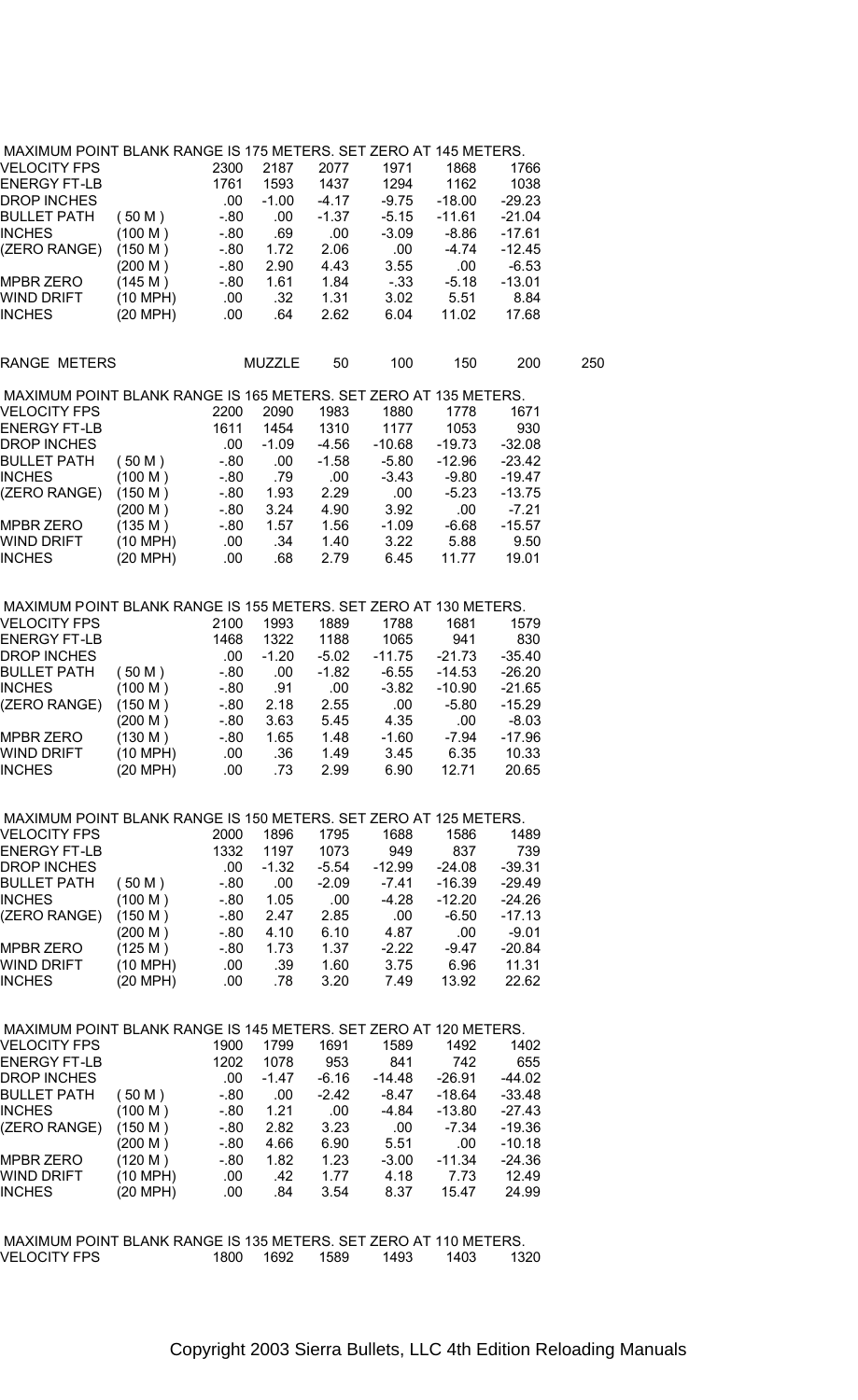| ENERGY FT-LB                                                     |                    | 1078    | 953           | 841      | 742      | 655      | 580      |     |
|------------------------------------------------------------------|--------------------|---------|---------------|----------|----------|----------|----------|-----|
| DROP INCHES                                                      |                    | .00.    | $-1.65$       | $-6.93$  | $-16.32$ | $-30.38$ | -49.73   |     |
| BULLET PATH                                                      | (50 M)             | $-80$   | .00           | $-2.83$  | $-9.77$  | $-21.39$ | $-38.29$ |     |
| INCHES                                                           | (100 M)            | -.80    | 1.42          | .00      | $-5.53$  | $-15.73$ | $-31.21$ |     |
| (ZERO RANGE)                                                     | (150 M)            | - 80    | 3.26          | 3.69     | .00      | -8.36    | $-22.00$ |     |
|                                                                  | (200 M)            | -.80    | 5.35          | 7.87     | 6.27     | .00      | $-11.55$ |     |
| MPBR ZERO                                                        | (110 M)            |         | 1.76          | .69      |          | $-14.35$ | $-29.49$ |     |
|                                                                  |                    | - 80    |               |          | -4.49    |          | 13.86    |     |
| WIND DRIFT                                                       | (10 MPH)           | .00     | .50           | 2.07     | 4.77     | 8.68     |          |     |
| INCHES                                                           | (20 MPH)           | .00.    | 1.01          | 4.14     | 9.54     | 17.36    | 27.72    |     |
|                                                                  |                    |         |               |          |          |          |          |     |
| MAXIMUM POINT BLANK RANGE IS 125 METERS. SET ZERO AT 105 METERS. |                    |         |               |          |          |          |          |     |
| VELOCITY FPS                                                     |                    | 1700    | 1597          | 1500     | 1409     | 1326     | 1250     |     |
| ENERGY FT-LB                                                     |                    | 962     | 849           | 749      | 661      | 585      | 520      |     |
| DROP INCHES                                                      |                    | .00     | $-1.85$       | -7.77    | $-18.33$ | $-34.12$ | $-55.81$ |     |
| BULLET PATH                                                      | (50 M)             | -.80    | .00           | $-3.28$  | $-11.18$ | $-24.32$ | $-43.37$ |     |
| INCHES                                                           | (100 M)            | - 80    | 1.64          | .00      | $-6.27$  | $-17.77$ | $-35.18$ |     |
| (ZERO RANGE)                                                     | (150 M)            | $-80$   | 3.73          | 4.18     | .00.     | -9.41    | $-24.73$ |     |
|                                                                  | (200 M)            | - 80    | 6.08          | 8.89     | 7.06     | .00      | $-12.97$ |     |
| MPBR ZERO                                                        | (105 M)            | $-0.80$ | 1.83          | .39      | $-5.69$  | $-16.99$ | $-34.21$ |     |
| WIND DRIFT                                                       | (10 MPH)           | .00.    | .54           | 2.21     | 5.09     | 9.23     | 14.68    |     |
| INCHES                                                           | (20 MPH)           | .00.    | 1.08          | 4.43     | 10.18    | 18.46    | 29.35    |     |
|                                                                  |                    |         |               |          |          |          |          |     |
| <b>RANGE METERS</b>                                              |                    |         | <b>MUZZLE</b> | 50       | 100      | 150      | 200      | 250 |
| MAXIMUM POINT BLANK RANGE IS 120 METERS. SET ZERO AT 100 METERS. |                    |         |               |          |          |          |          |     |
| <b>VELOCITY FPS</b>                                              |                    | 1600    | 1502          | 1412     | 1328     | 1252     | 1186     |     |
| <b>ENERGY FT-LB</b>                                              |                    | 852     | 752           | 663      | 587      | 522      | 468      |     |
| DROP INCHES                                                      |                    | .00     | $-2.09$       | $-8.79$  | $-20.71$ | $-38.51$ | $-62.96$ |     |
| BULLET PATH                                                      | (50 M)             | -.80    | .00           | $-3.82$  | $-12.85$ | $-27.76$ | $-49.32$ |     |
| INCHES                                                           | (100 M)            | - 80    | 1.91          | .00      | -7.12    | $-20.13$ | $-39.78$ |     |
|                                                                  |                    |         |               |          |          |          |          |     |
| (ZERO RANGE)                                                     | (150 M)            | $-80$   | 4.28          | 4.75     | .00      | $-10.64$ | $-27.91$ |     |
|                                                                  | (200 M)            | $-80$   | 6.94          | 10.07    | 7.98     | .00      | $-14.61$ |     |
| MPBR ZERO                                                        | (100 M)            | $-80$   | 1.91          | .00      | $-7.12$  | $-20.13$ | $-39.78$ |     |
| WIND DRIFT                                                       | (10 MPH)           | .00.    | .58           | 2.36     | 5.40     | 9.75     | 15.40    |     |
| INCHES                                                           | (20 MPH)           | .00.    | 1.16          | 4.72     | 10.80    | 19.49    | 30.80    |     |
|                                                                  |                    |         |               |          |          |          |          |     |
| MAXIMUM POINT BLANK RANGE IS 115 METERS. SET ZERO AT 95 METERS.  |                    |         |               |          |          |          |          |     |
| VELOCITY FPS                                                     |                    | 1500    | 1409          | 1326     | 1250     | 1184     | 1127     |     |
| ENERGY FT-LB                                                     |                    | 749     | 661           | 585      | 520      | 467      | 423      |     |
| DROP INCHES                                                      |                    | .00.    | $-2.39$       | $-10.01$ | -23.54   | -43.73   | $-71.32$ |     |
| BULLET PATH                                                      | (50 M)             | - 80    | .00           | -4.43    | $-14.78$ | $-31.77$ | $-56.18$ |     |
| <b>INCHES</b>                                                    | (100 M)            | -.80    | 2.22          | .00      | $-8.13$  | $-22.91$ | $-45.10$ |     |
| (ZERO RANGE)                                                     | (150 M)            | $-80$   | 4.93          | 5.42     | .00.     | $-12.07$ | $-31.55$ |     |
|                                                                  | (200 M)            | -.80    | 7.94          | 11.45    | 9.06     | .00      | $-16.46$ |     |
| <b>MPBR ZERO</b>                                                 | (95 M)             | $-80$   | 1.97          | $-50$    | $-8.88$  | $-23.91$ | $-46.35$ |     |
|                                                                  |                    |         |               |          |          |          |          |     |
| WIND DRIF I                                                      | $(10 \text{ MPH})$ | .00     | .61           | 2.49     | 5.67     | 10.16    | 15.92    |     |
| <b>INCHES</b>                                                    | (20 MPH)           | .00     | 1.23          | 4.98     | 11.35    | 20.32    | 31.84    |     |
|                                                                  |                    |         |               |          |          |          |          |     |
| MAXIMUM POINT BLANK RANGE IS 110 METERS. SET ZERO AT 90 METERS.  |                    |         |               |          |          |          |          |     |
| <b>VELOCITY FPS</b>                                              |                    | 1400    | 1317          | 1242     | 1177     | 1121     | 1074     |     |
| <b>ENERGY FT-LB</b>                                              |                    | 652     | 577           | 514      | 461      | 418      | 384      |     |
| <b>DROP INCHES</b>                                               |                    | .00.    | $-2.74$       | $-11.47$ | $-26.93$ | -49.89   | $-81.09$ |     |
| <b>BULLET PATH</b>                                               | (50 M)             | - 80    | .00           | $-5.19$  | $-17.11$ | -36.53   | $-64.20$ |     |
| <b>INCHES</b>                                                    | (100 M)            | $-80$   | 2.59          | .00      | $-9.33$  | -26.15   | $-51.22$ |     |
| (ZERO RANGE)                                                     | (150 M)            | -.80    | 5.70          | 6.22     | .00      | $-13.71$ | $-35.67$ |     |
|                                                                  | (200 M)            | $-80$   | 9.13          | 13.08    | 10.28    | .00      | $-18.53$ |     |
| <b>MPBR ZERO</b>                                                 | (90 M)             | $-80$   | 2.02          | $-1.15$  | $-11.05$ | $-28.45$ | $-54.10$ |     |
| WIND DRIFT                                                       | (10 MPH)           | .00     | .64           | 2.59     | 5.85     | 10.36    | 16.05    |     |
| INCHES                                                           | (20 MPH)           | .00.    | 1.29          | 5.19     | 11.70    | 20.73    | 32.11    |     |
|                                                                  |                    |         |               |          |          |          |          |     |
| MAXIMUM POINT BLANK RANGE IS 100 METERS. SET ZERO AT 80 METERS.  |                    |         |               |          |          |          |          |     |
| <b>VELOCITY FPS</b>                                              |                    | 1300    | 1227          | 1164     | 1110     | 1065     | 1027     |     |
| ENERGY FT-LB                                                     |                    | 562     | 501           | 451      | 410      | 378      | 351      |     |
| DROP INCHES                                                      |                    | .00     | $-3.17$       | $-13.25$ | $-30.99$ | -57.15   | $-92.45$ |     |
| <b>BULLET PATH</b>                                               | (50 M)             | $-80$   | .00           | $-6.10$  | $-19.87$ | $-42.05$ | $-73.38$ |     |